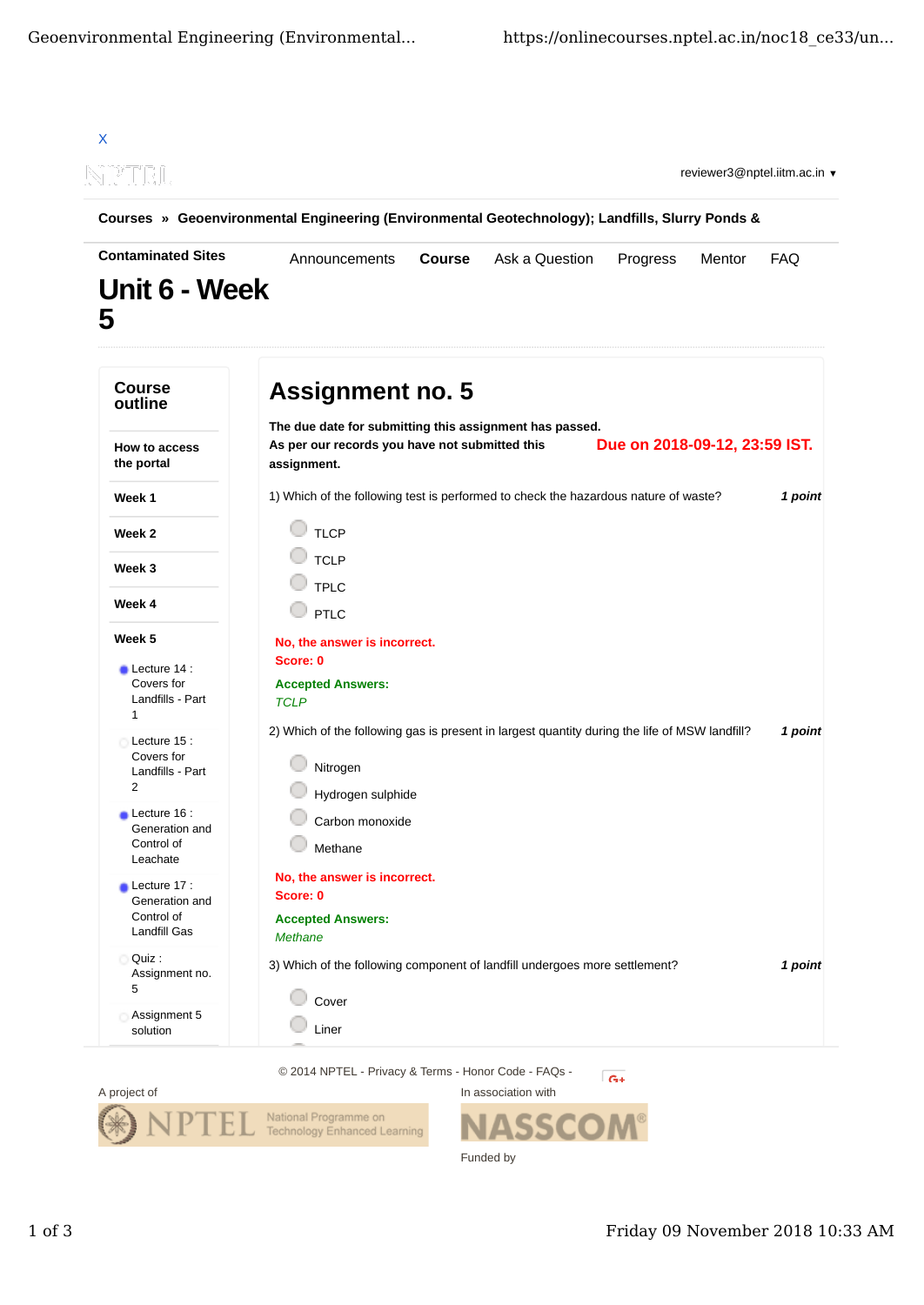## Geoenvironmental Engineering (Environmental... https://onlinecourses.nptel.ac.in/noc18 ce33/un...